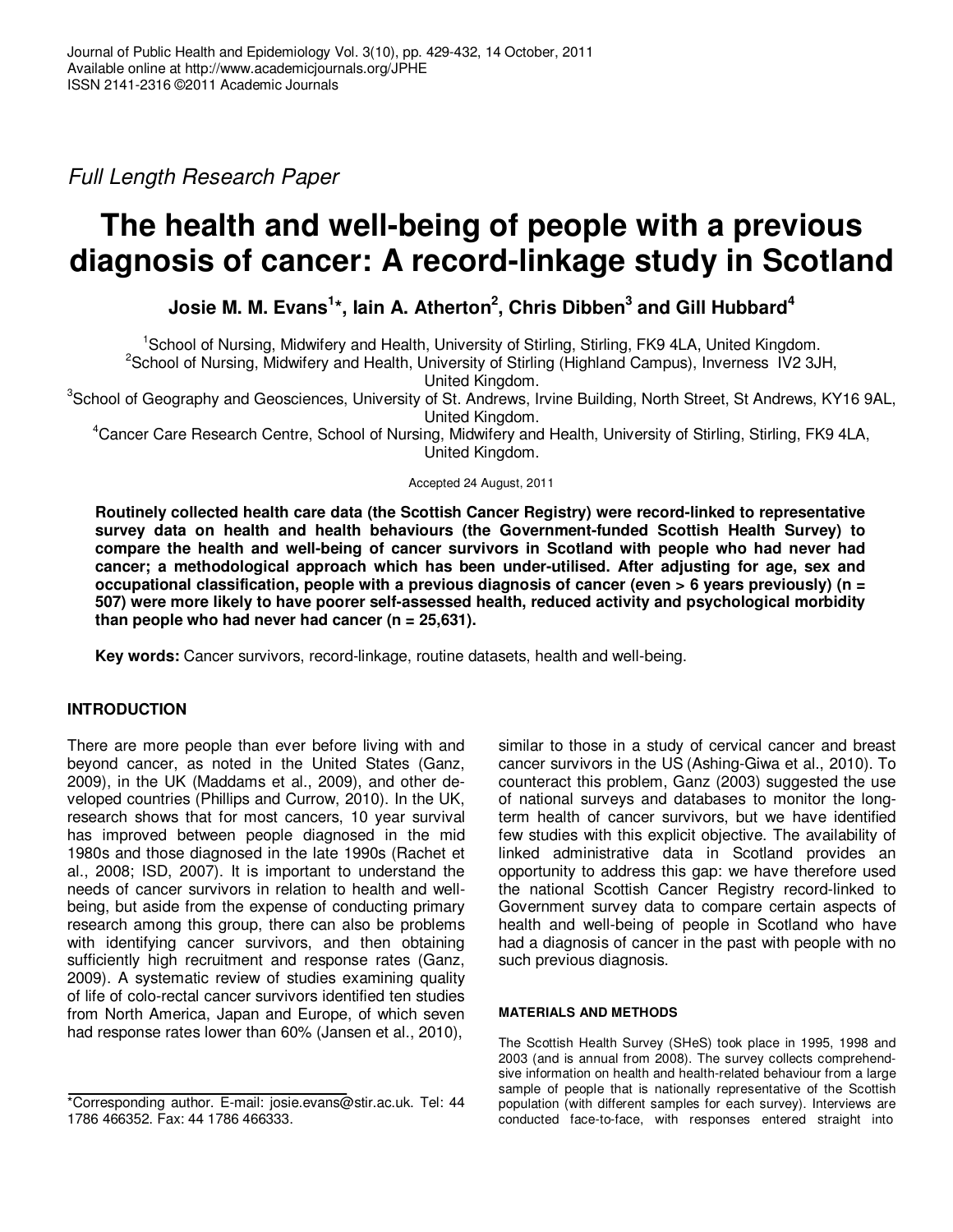a computer. Further information about the survey, including design and methods, is comprehensively documented (The Scottish Health Survey, 2010). The Scottish Cancer Registry (2010) records all new cases of cancer in Scotland and has been record-linked to the SHeS by the Information and Statistics Division, the body responsible for health data in Scotland. Linkage was probabilistic and based on name, addresses and date of birth. This was carried out for all respondents in the SHeS who agreed to this process (more than 90%) (Gray et al., 2009). Using date of diagnosis of cancer on the Scottish Cancer Registry, we identified all respondents to the SHeS survey who had had a cancer diagnosis prior to participation in the survey. Patients with non-melanoma skin cancers were excluded from this group; this cancer, treated within primary care, requires minimal clinical intervention, and is relatively common, and usually non-fatal (ISD, 2010).

The survey measured the following aspects of health and wellbeing:

1. Self-assessed health: respondents were asked whether their health was very good, good, fair, bad or very bad.

2. Reduced activity: respondents were asked whether they had reduced their 'usual activities' in the two weeks prior to interview, because of ill health, response being either yes or no.

3. Psychological morbidity: the general health questionnaire (GHQ-12) provides an indication of psychological morbidity and has been incorporated into the SHeS. Respondents were asked 12 questions, each soliciting a response of yes or no (scored 1 or 0). Anyone replying yes at least 4 times is likely to have a diagnosable mental health problem.

In logistic regression analyses, the measures of poor health and well-being were compared by sex, age and social classification defined by occupation (Rose, 1995), and also by whether (and when) the respondent had a previous diagnosis of cancer. Logistic regression analysis was used to calculate odds ratios, adjusted for all the aforementioned covariates (Table 1).

The study analysed anonymised data, therefore no specific ethical approval was required for this analysis.

### **RESULTS AND DISCUSSION**

There were 26,138 respondents across the three surveys. The percentage of respondents with a previous cancer diagnosis increased from 1.2% in 1995 to 2.3% in 2003, with this increase at least partially due to different age criteria applied in each of the rounds (16 to 64 years in 1995, 16 to 74 years in 1998 and all ages in 2003). However, when the results were compared with restrictions for age group and time since diagnosis to ensure comparability across surveys, the range of those with a previous cancer diagnosis became much narrower, with an increase of only 0.2% between 1995 and 2003 (although statistically significant: Chi squared = 15.3,  $p <$ 0.001). Chi-squared analysis showed no significant differences between the three rounds of the survey in terms of prevalence of self-assessed health ( $p = 0.76$ ), reduced activity related to health ( $p = 0.45$ ), or psychological morbidity ( $p = 0.52$ ), therefore results from the three surveys were combined for further analyses to increase statistical power.

In total, there were 25,631 respondents with no previous diagnosis of cancer. There were 507 respondents who had had a previous diagnosis. The most commonly occurring initial cancer diagnoses were breast cancer (30.2% of the total number), cancer of the digestive organs (15.2%), malignant neoplasms of lymphoid, haematopoietic and related tissue (10.1%), cancer of male genital organs (9.9%), cancer of female genital organs (9.7%), cancer of the urinary tract (8.3%) and cancer of respiratory and intrathoracic organs (5.1%).

Women were at increased risk of reduced activity and psychological morbidity (Table 1). Poorer health outcomes were also associated with decreasing social classification and increasing age. After adjusting for sex, age and social classification, it appeared that the poorest health was experienced by people with a recent diagnosis of cancer (within the previous 2 years). Over half of these people reported fair, bad or very bad health, over one third experienced reduced activity in the previous fort-night and over one quarter had psychological morbidity; with odds ratios indicating more than twice the risk of all outcomes when compared with people who had never had cancer. People diagnosed between 2 and 4 years ago also had a high risk of poor self-assessed health, although the risks were lower for reduced activity and psychological morbidity. However, it is notable that even people diagnosed with cancer more than 6 years previously were still at increased risk (albeit lower increased risk) of poor health outcomes, with 43% reporting fair, bad or very bad health, 23% reporting reduced activity and 19% with possible psychological morbidity; as com-pared to 23, 15 and 14% respectively among people never previously diagnosed with cancer.

This finding for Scotland that people who have had a previous diagnosis of cancer are more likely to fare poorly on measures of health and well-being than people who have never had cancer, confirms results of studies of health and well-being and quality of life, conducted in other countries (Hewitt et al., 2003; Arndt et al., 2006; Smith et al., 2009). We are confident that these results are valid. Record-linking the Scottish Cancer Registry (which is of high quality) with a comprehensive Government-funded survey of representative samples of the Scottish population provided an effective, yet economical, method of providing a simple snapshot of the health and well-being of cancer survivors, without the expense of conducting primary research. Additionally, the experiences of almost all people with a previous diagnosis of cancer were included, rather than a potentially biased and relatively small proportion of people who agree to take part in primary research (Ganz, 2003). Although there is the possibility of a small degree of selection bias in terms of the 90% of respondents who agreed to their data being record-linked for our study, this is likely to be smaller in magnitude than the bias arising from self-selection for primary research.

While our results arise from a heterogeneous sample of people with a previous diagnosis of cancer and their experiences may differ by diagnosis and by treatment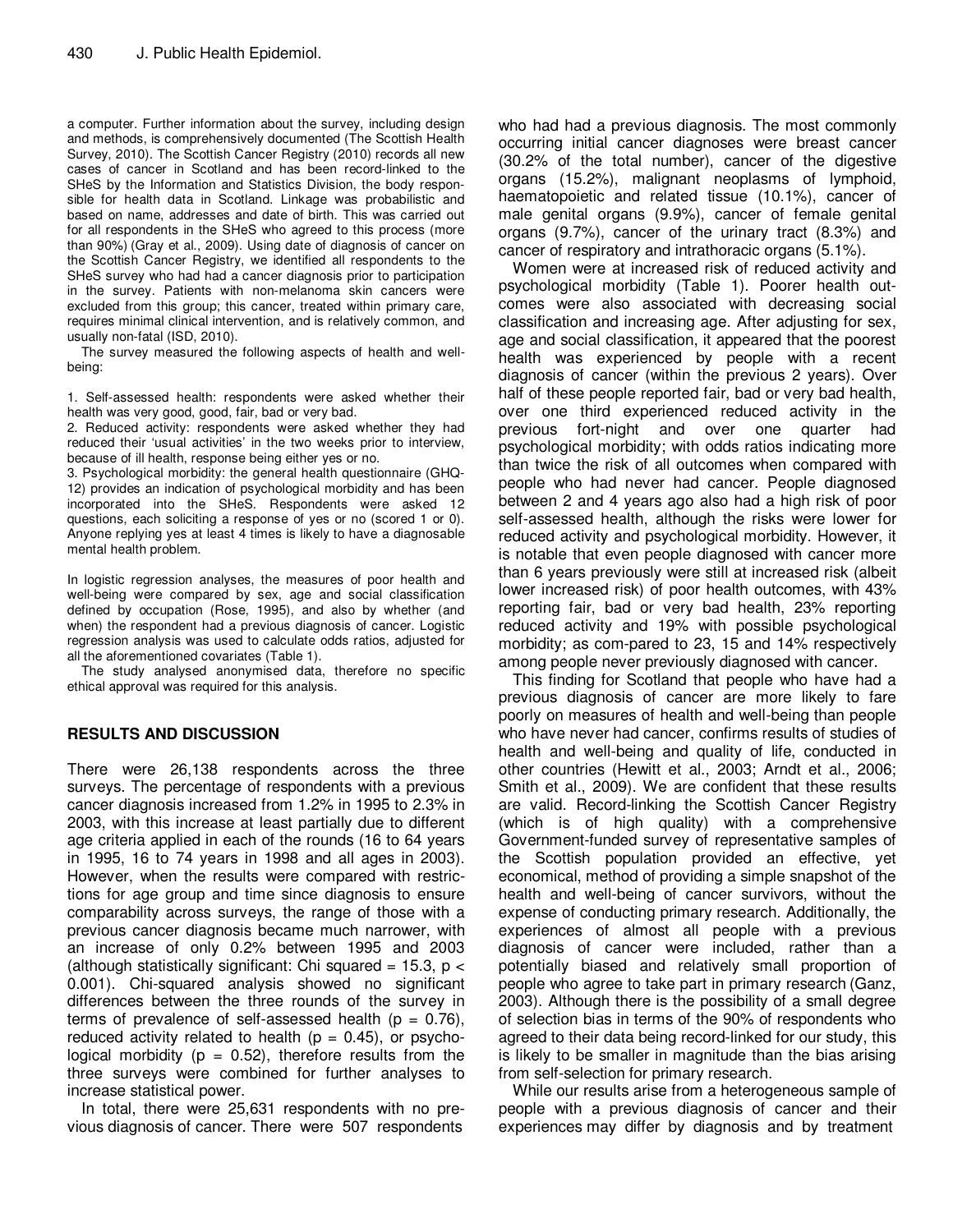| Variable                    | Total  | Very bad/bad/ fair health (%) | Adjusted OR (95% CI) | Reduced activity in last 2 weeks (%) | Adjusted OR (95% CI) | $GHQ-12 > 4$ | Adjusted OR (95% CI) |
|-----------------------------|--------|-------------------------------|----------------------|--------------------------------------|----------------------|--------------|----------------------|
| Years since diagnosis       |        |                               |                      |                                      |                      |              |                      |
| No cancer                   | 25,631 | 5940 (23.2)                   | 1.00 (Ref)           | 3898 (15.2)                          | 1.00 (Ref)           | 3681 (14.4)  | $1.00$ (Ref)         |
| 0-2 years                   | 130    | 74 (56.9)                     | 2.55 (1.77-3.67)     | 48 (36.9)                            | 2.60 (1.80-3.73)     | 37(28.5)     | $2.30(1.55-3.41)$    |
| 2-4 years                   | 81     | 47 (58.0)                     | 2.94 (1.85-4.68)     | 19 (23.5)                            | $1.28(0.75-2.17)$    | 21 (25.9)    | 1.77 (1.06-2.95)     |
| 4-6 years                   | 59     | 26 (44.1)                     | $1.69(0.98-2.90)$    | 16(27.1)                             | $1.75(0.98-3.13)$    | 7(11.9)      | $0.75(0.34-1.65)$    |
| 6+ years                    | 237    | 102 (43.0)                    | $1.53(1.16-2.01)$    | 55 (23.2)                            | $1.33(0.98-1.82)$    | 45 (19.0)    | 1.29 (0.92-1.80)     |
| Gender                      |        |                               |                      |                                      |                      |              |                      |
| Male                        | 11,766 | 2793 (23.7)                   | 1.00 (Ref)           | 1617 (13.7)                          | 1.00 (Ref)           | 1415 (12.0)  | $1.00$ (Ref)         |
| Female                      | 14,372 | 3396 (23.6)                   | $0.96(0.90-1.02)$    | 2419 (16.8)                          | $1.26(1.17-1.35)$    | 2376 (16.5)  | $1.40(1.30-1.51)$    |
| Age                         |        |                               |                      |                                      |                      |              |                      |
| Under 20 years              | 4,080  | 372(9.1)                      | $1.00$ (Ref)         | 411 (10.1)                           | $1.00$ (Ref)         | 172(4.2)     | $1.00$ (Ref)         |
| 20-29 years                 | 3,447  | 559 (16.2)                    | 1.97 (1.70-2.28)     | 451 (13.1)                           | $1.31(1.13-1.51)$    | 545 (15.8)   | 4.41 (3.66-5.32)     |
| 30-39 years                 | 5,051  | 916 (18.1)                    | 2.35 (2.06-2.69)     | 701 (13.9)                           | $1.41(1.23-1.60)$    | 863 (17.1)   | 4.95 (4.14-5.92)     |
| 40-49 years                 | 4,379  | 954 (21.8)                    | $3.04(2.66-3.48)$    | 689 (15.7)                           | 1.64 (1.44-1.88)     | 755 (17.2)   | $5.16(4.31-6.19)$    |
| 50-59 years                 | 4,163  | 1347 (32.4)                   | 5.02 (4.41-5.73)     | 799 (19.2)                           | 2.05 (1.79-2.33)     | 744 (17.9)   | 5.22 (4.35-6.26)     |
| 60-69 yrs                   | 3,251  | 1267 (39.0)                   | 6.45 (5.64-7.37)     | 630 (19.4)                           | 2.02 (1.76-2.32)     | 484 (14.9)   | 4.06 (3.36-4.91)     |
| 70+ years                   | 1,767  | 774 (43.8)                    | 8.01 (6.90-9.29)     | 355 (20.1)                           | 2.09 (1.79-2.45)     | 228 (12.9)   | 3.40 (2.75-4.22)     |
| Social classification       |        |                               |                      |                                      |                      |              |                      |
| I Professionals             | 1,308  | 113(8.6)                      | 1.00 (Ref)           | 153(11.7)                            | 1.00 (Ref)           | 127(9.7)     | 1.00 (Ref)           |
| II Managerial and technical | 6,826  | 1152 (16.9)                   | 2.01 (1.63-2.47)     | 1011 (14.8)                          | $1.21(1.01-1.46)$    | 840 (12.3)   | $1.20(0.99-1.47)$    |
| III N Skilled non-manual    | 4,883  | 960 (19.7)                    | 2.56 (2.07-3.16)     | 741 (15.2)                           | $1.21(1.00-1.46)$    | 730 (14.9)   | $1.39(1.14-1.71)$    |
| III M Skilled manual        | 5,746  | 1628 (28.3)                   | 3.94 (3.21-4.84)     | 889 (15.5)                           | $1.33(1.10-1.60)$    | 806 (14.0)   | 1.52 (1.25-1.86)     |
| IV Partly skilled           | 4,244  | 1289 (30.4)                   | 4.70 (3.82-5.79)     | 696 (16.4)                           | $1.38(1.10-1.60)$    | 699 (16.5)   | 1.70 (1.39-2.08)     |
| V Unskilled                 | 1,722  | 671 (39.0)                    | 5.93 (4.76-7.41)     | 338 (19.6)                           | 1.58 (1.28-1.94)     | 338 (19.6)   | $1.97(1.57 - 2.45)$  |
| Unclassified                | 948    | 254 (26.8)                    | 4.75 (3.70-6.10)     | 139 (14.7)                           | 1.31 (1.02-1.68)     | 160 (16.9)   | 2.12 (1.64-2.74)     |

Table 1. Adjusted odds ratios (OR) for all covariates for the three outcomes of self-assessed health, reduced activity and psychological morbidity.

Ref - reference group.

(some may be disease-free, others still receiving active treatment), this study has demonstrated the

feasibility of using routinely collected datasets to monitor the health of cancer survivors. This could

also be achieved in other countries that have welldeveloped cancer registries and the ability to link